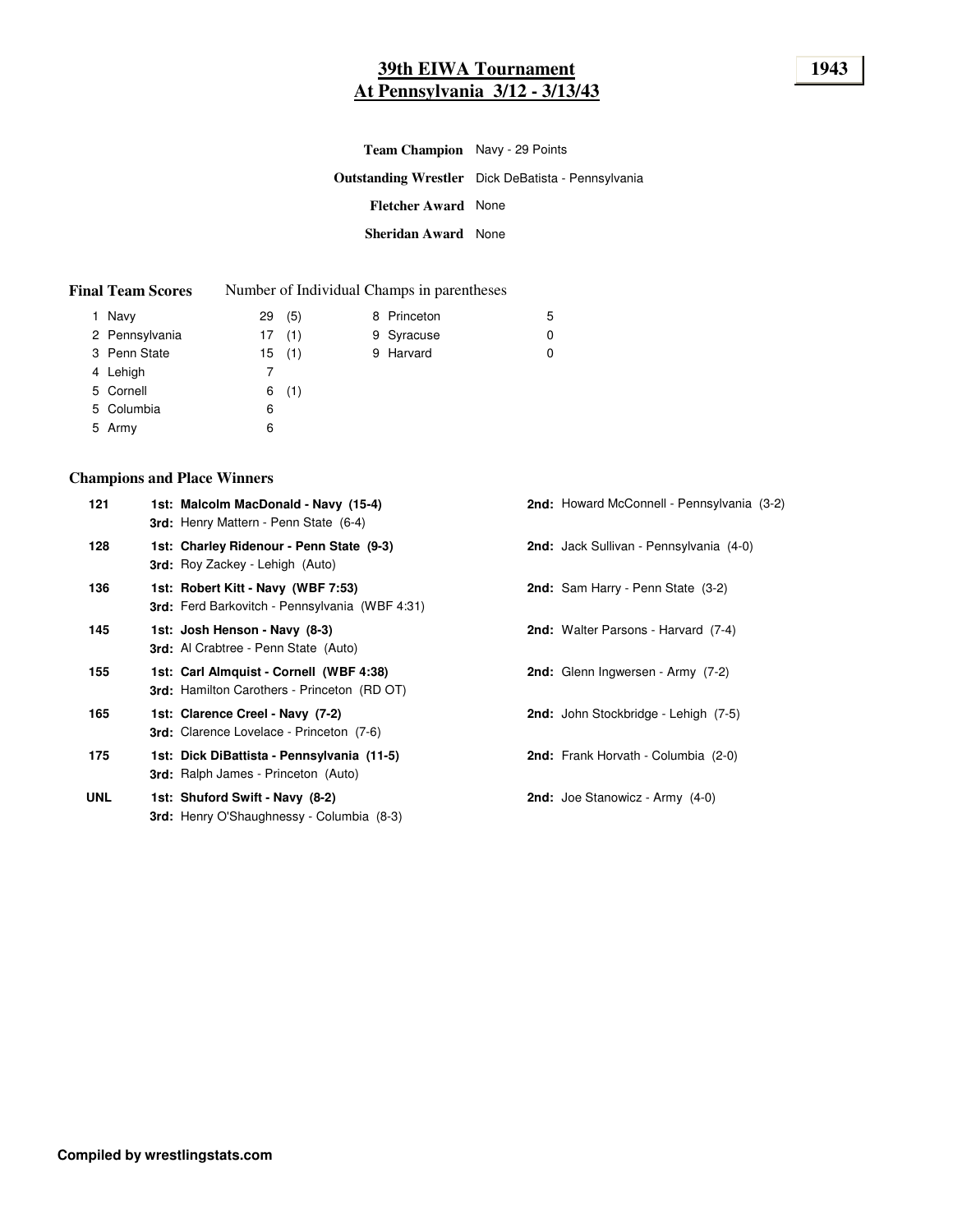### **3/12/1943 and 3/13/1943 at Pennsylvania 1943 EIWA Championship Page 1 of 8**

### **121 Weight Class**

| Donald Kuntze, Columbia        |                         |                          |                               |
|--------------------------------|-------------------------|--------------------------|-------------------------------|
|                                | Donald Kuntze           |                          |                               |
| Bye                            |                         | Donald Kuntze            |                               |
| Fred Rankin, Army              |                         |                          |                               |
| Bye                            | <b>Fred Rankin</b>      |                          |                               |
|                                |                         |                          | Howard McConnell 8-6 OT       |
| Howard McConnell, Pennsylvania | <b>Howard McConnell</b> |                          |                               |
| Bye                            |                         |                          |                               |
|                                |                         | <b>Howard McConnell</b>  |                               |
| Fred McNair, Cornell           | <b>Fred McNair</b>      |                          |                               |
| Bye                            |                         |                          |                               |
| Alfred McNulty, Princeton      |                         |                          | <b>Malcolm MacDonald 15-4</b> |
|                                | <b>Alfred McNulty</b>   |                          |                               |
| Bye                            |                         |                          |                               |
| Henry Mattern, Penn State      |                         | Henry Mattern            |                               |
|                                | Henry Mattern           |                          |                               |
| Bye                            |                         |                          |                               |
| Sheridan Bannon, Lehigh        |                         |                          | Malcolm MacDonald 7-1         |
| Bye                            | Sheridan Bannon         |                          |                               |
|                                |                         | Malcolm MacDonald 8-3    |                               |
| Bye                            | Malcolm MacDonald       |                          |                               |
| Malcolm MacDonald, Navy        |                         |                          |                               |
|                                |                         | <b>Consolation Bouts</b> |                               |
| <b>Second Place</b>            |                         |                          |                               |
|                                |                         |                          |                               |

WRB Second Henry Mattern, Penn State defeated Sheridan Bannon, Lehigh - Fall 3:38 Final Second Howard McConnell, Pennsylvania defeated Henry Mattern, Penn State

#### **Third Place**

| <b>WRB Third</b>   | Fred McNair, Cornell defeated Donald Kuntze, Columbia - 6-0 |
|--------------------|-------------------------------------------------------------|
| <b>Final Third</b> | Henry Mattern, Penn State defeated Fred McNair, Cornell     |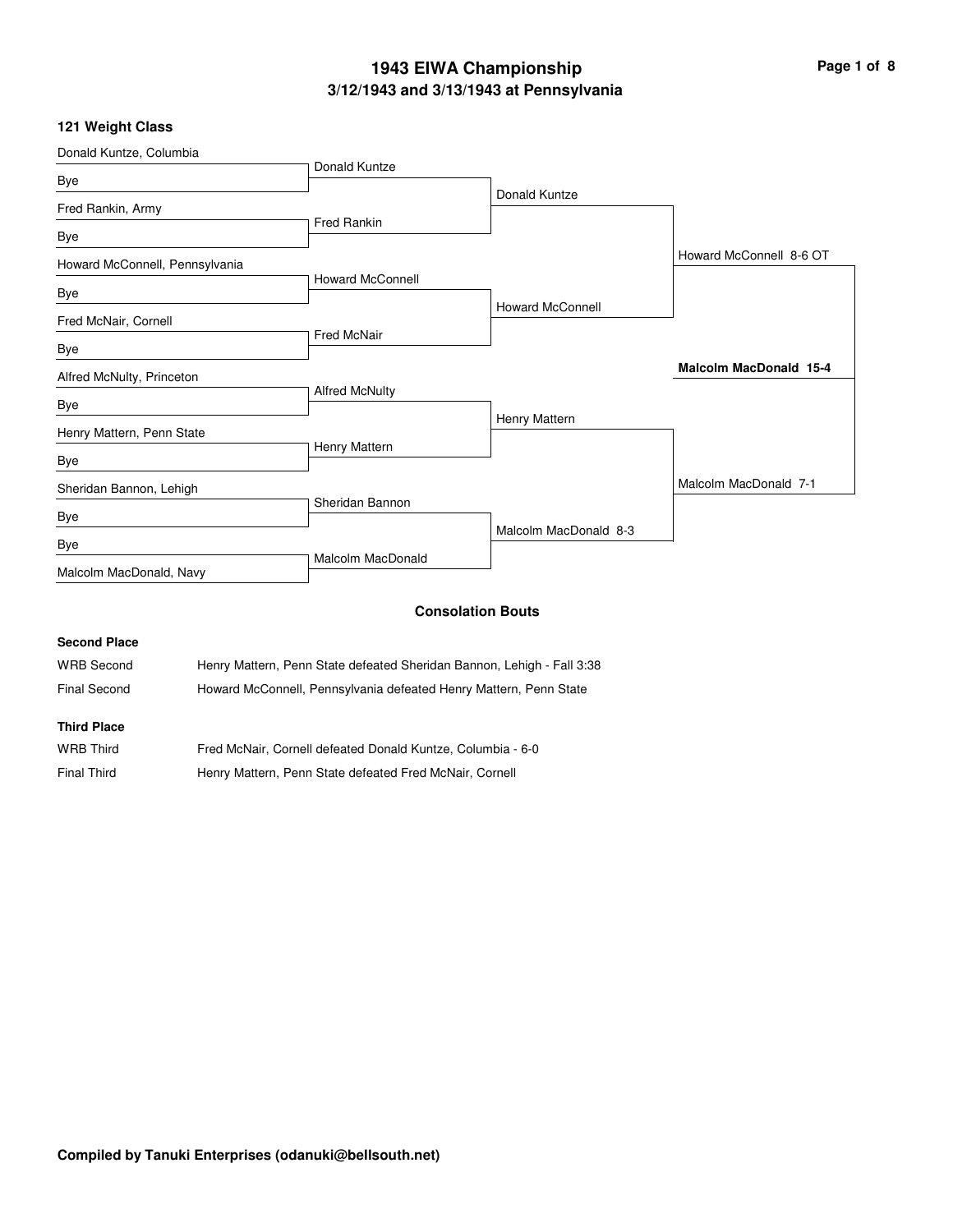### **3/12/1943 and 3/13/1943 at Pennsylvania 1943 EIWA Championship Page 2 of 8**

### **128 Weight Class**

| Thomas Moore, Princeton      |                         |                          |                             |
|------------------------------|-------------------------|--------------------------|-----------------------------|
| Bye                          | <b>Thomas Moore</b>     |                          |                             |
| Charley Ridenour, Penn State |                         | Charley Ridenour         |                             |
| Bye                          | <b>Charley Ridenour</b> |                          |                             |
| Virgil Givens, Army          |                         |                          | Charley Ridenour 8-5        |
| Bye                          | <b>Virgil Givens</b>    |                          |                             |
| Jack Sullivan, Pennsylvania  |                         | Jack Sullivan            |                             |
| Bye                          | Jack Sullivan           |                          |                             |
| Ed Callahan, Columbia        |                         |                          | <b>Charley Ridenour 9-3</b> |
| Bye                          | Ed Callahan             |                          |                             |
| Roy Zackey, Lehigh           |                         | Roy Zackey Fall 6:57     |                             |
| Bye                          | Roy Zackey              |                          |                             |
| Charlie Joslin, Navy         |                         |                          | Roy Zackey 8-0              |
| Bye                          | Charlie Joslin          |                          |                             |
| Bye                          |                         | Charlie Joslin           |                             |
| John Raine, Cornell          | John Raine              |                          |                             |
|                              |                         | <b>Consolation Bouts</b> |                             |
| <b>Second Place</b>          |                         |                          |                             |

WRB Second Jack Sullivan, Pennsylvania defeated Thomas Moore, Princeton - 10-2 Final Second Jack Sullivan, Pennsylvania defeated Roy Zackey, Lehigh - 4-0

**Third Place**

Final Third **Roy Zackey, Lehigh automatic**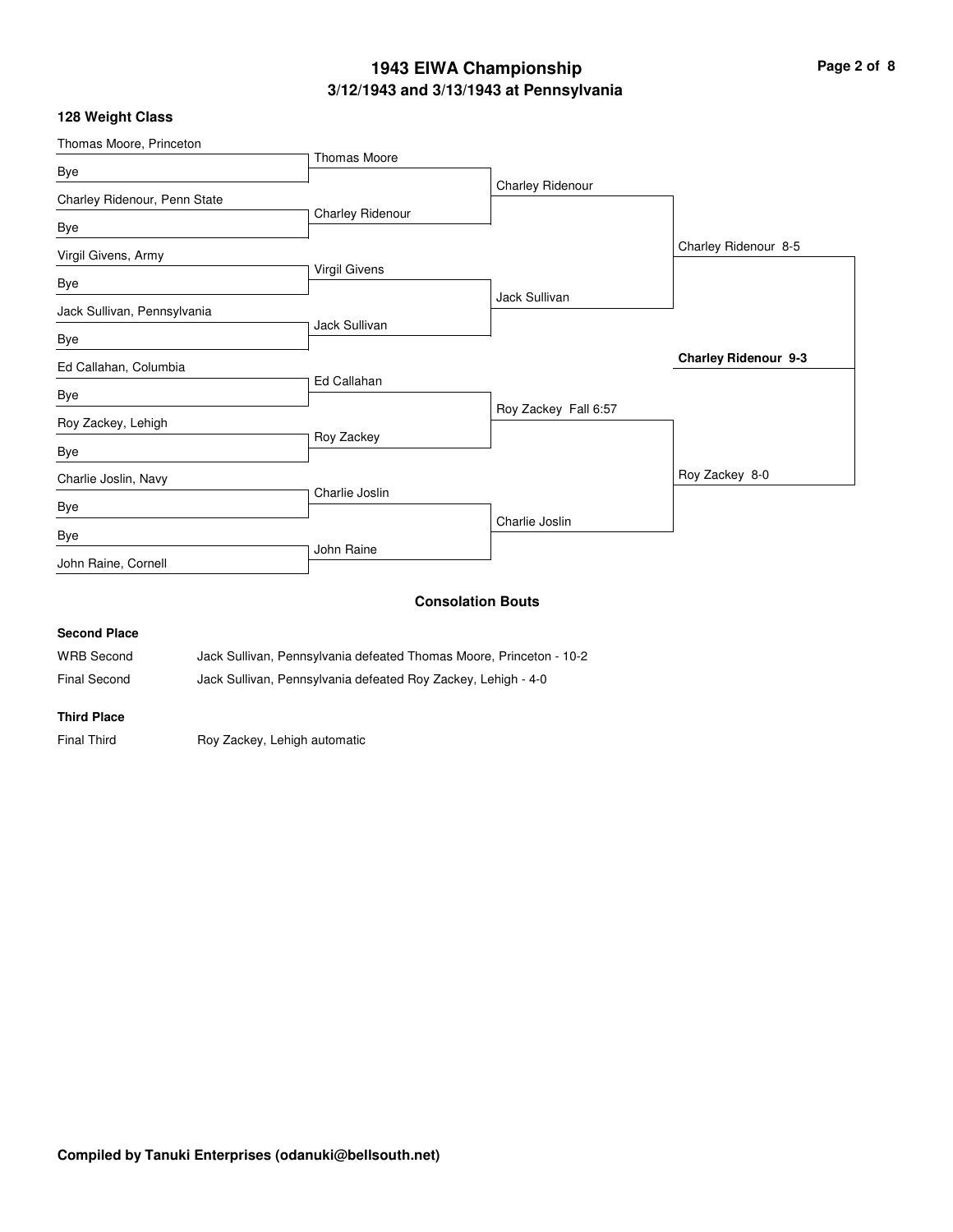# **3/12/1943 and 3/13/1943 at Pennsylvania 1943 EIWA Championship Page 3 of 8**

| 136 Weight Class |  |
|------------------|--|
|------------------|--|

| Ferd Barkovitch, Pennsylvania |                       |                           |                              |
|-------------------------------|-----------------------|---------------------------|------------------------------|
| Robert Kitt, Navy             | <b>Robert Kitt</b>    |                           |                              |
| Robert DeLong, Lehigh         |                       | Robert Kitt Fall 4:59     |                              |
| Bye                           | Robert DeLong         |                           |                              |
| Howard Andrews, Syracuse      |                       |                           | Robert Kitt Fall 1:44        |
| Bye                           | <b>Howard Andrews</b> |                           |                              |
| Warren Taylor, Princeton      |                       | <b>Howard Andrews FFT</b> |                              |
| Bye                           | Warren Taylor         |                           |                              |
| Sam Harry, Penn State         |                       |                           | <b>Robert Kitt Fall 7:53</b> |
| Bye                           | Sam Harry             |                           |                              |
| R. Hanley, Columbia           |                       | Sam Harry                 |                              |
| Bye                           | R. Hanley             |                           |                              |
| Dick Nickerson, Cornell       |                       |                           | Sam Harry Fall 8:50          |
| Bye                           | Dick Nickerson        |                           |                              |
| Bye                           |                       | Dick Nickerson            |                              |
| Lyle Edwards, Army            | Lyle Edwards          |                           |                              |

### **Consolation Bouts**

### **Second Place**

| <b>WRB Second</b> | Ferd Barkovitch, Pennsylvania defeated Robert DeLong, Lehigh - 8-2          |
|-------------------|-----------------------------------------------------------------------------|
| <b>WRB Second</b> | Ferd Barkovitch, Pennsylvania defeated Howard Andrews, Syracuse - Fall 3:37 |
| Final Second      | Sam Harry, Penn State defeated Ferd Barkovitch, Pennsylvania                |

#### **Third Place**

| WRB Third          | Dick Nickerson, Cornell defeated R. Hanley, Columbia           |
|--------------------|----------------------------------------------------------------|
| <b>Final Third</b> | Ferd Barkovitch, Pennsylvania defeated Dick Nickerson, Cornell |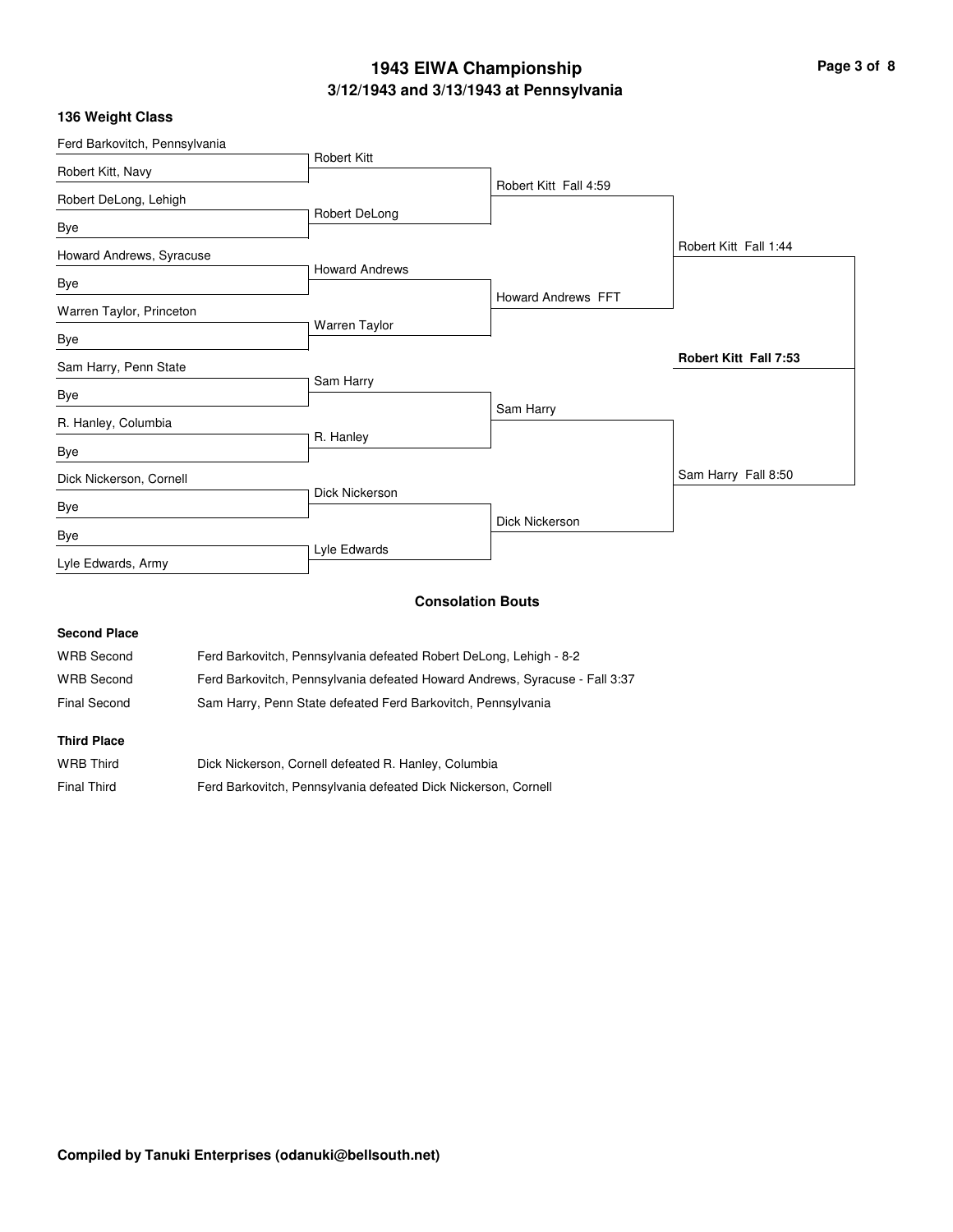# **3/12/1943 and 3/13/1943 at Pennsylvania 1943 EIWA Championship Page 4 of 8**

| Stokes Burtis, Princeton    |                          |                   |                   |
|-----------------------------|--------------------------|-------------------|-------------------|
| Walter Parsons, Harvard     | <b>Walter Parsons</b>    |                   |                   |
|                             |                          | Josh Henson       |                   |
| Josh Henson, Navy           | Josh Henson              |                   |                   |
| Bye                         |                          |                   |                   |
| George Fee, Army            |                          |                   | Josh Henson 14-13 |
|                             | George Fee               |                   |                   |
| Bye                         |                          | Jimmy Miller      |                   |
| Jimmy Miller, Cornell       |                          |                   |                   |
| Bye                         | Jimmy Miller             |                   |                   |
|                             |                          |                   | Josh Henson 8-3   |
| Frank Adamson, Columbia     | Frank Adamson            |                   |                   |
| Bye                         |                          |                   |                   |
| Al Crabtree, Penn State     |                          | Al Crabtree       |                   |
|                             | Al Crabtree              |                   |                   |
| Bye                         |                          |                   |                   |
| Ken Swayne, Lehigh          |                          |                   | Al Crabtree 12-4  |
| Bye                         | Ken Swayne               |                   |                   |
|                             |                          | Harold Ayares 9-7 |                   |
| Bye                         |                          |                   |                   |
| Harold Ayares, Pennsylvania | <b>Harold Ayares</b>     |                   |                   |
|                             | <b>Consolation Bouts</b> |                   |                   |

### **Second Place**

| WRB Second   | Walter Parsons, Harvard defeated Jimmy Miller, Cornell - Fall 3:35 |
|--------------|--------------------------------------------------------------------|
| Final Second | Walter Parsons, Harvard defeated Al Crabtree, Penn State           |

### **Third Place**

Final Third Al Crabtree, Penn State automatic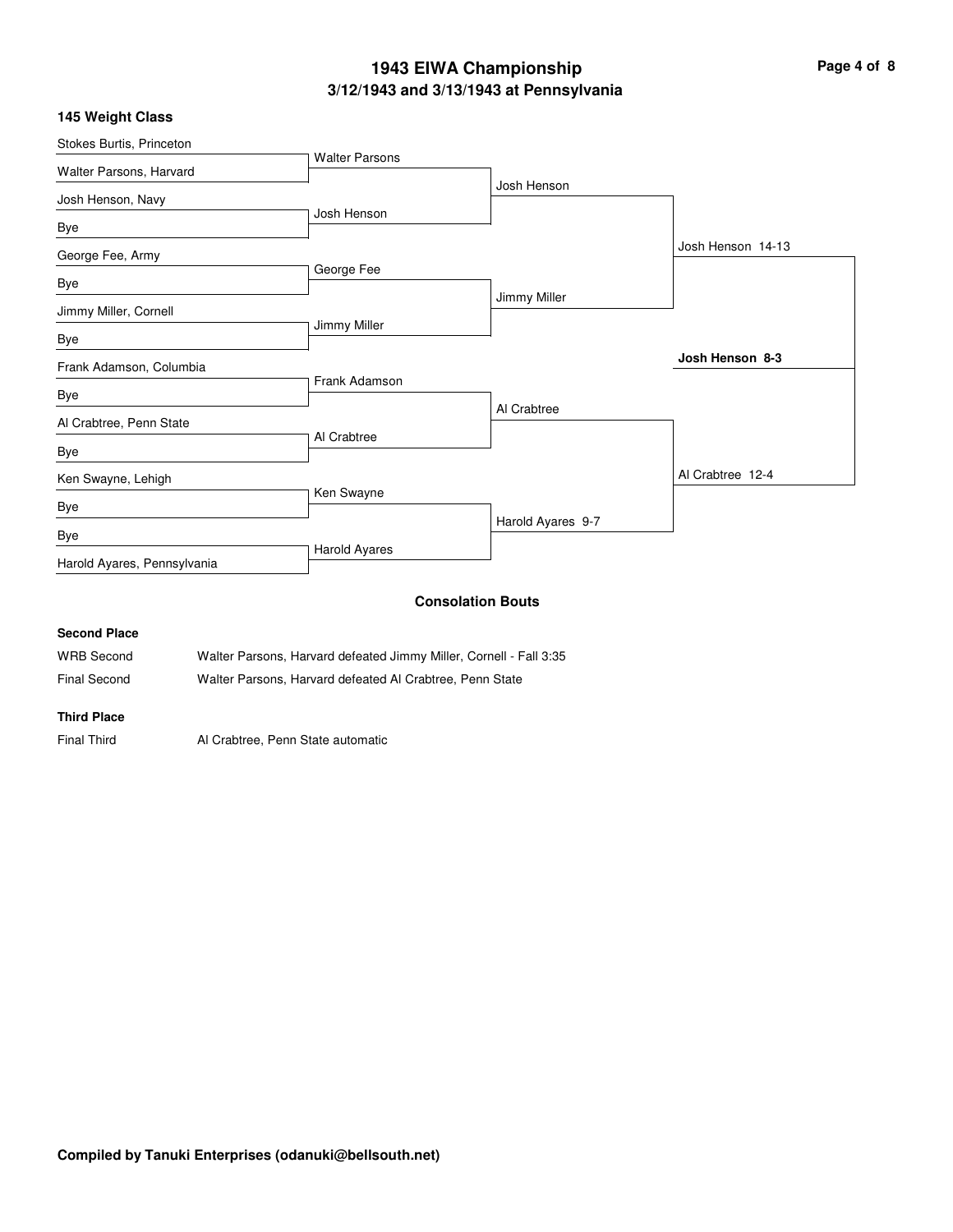# **3/12/1943 and 3/13/1943 at Pennsylvania 1943 EIWA Championship Page 5 of 8**

|  | 155 Weight Class |  |
|--|------------------|--|
|--|------------------|--|

| Richard Bird, Lehigh          |                           |                          |                         |
|-------------------------------|---------------------------|--------------------------|-------------------------|
| J. Stein, Columbia            | Richard Bird 6-2          |                          |                         |
| Frank Bitner, Penn State      |                           | Richard Bird 3-2         |                         |
| Bye                           | <b>Frank Bitner</b>       |                          |                         |
| Carl Almquist, Cornell        |                           |                          | Carl Almquist 1-0       |
| Bye                           | Carl Almquist             |                          |                         |
| Harry Sutton, Syracuse        |                           | Carl Almquist            |                         |
| Bye                           | Harry Sutton              |                          |                         |
| John Hale, Navy               |                           |                          | Carl Almquist Fall 4:38 |
| Bye                           | John Hale                 |                          |                         |
| H. Beck, Pennsylvania         |                           | John Hale                |                         |
| Bye                           | H. Beck                   |                          |                         |
| Hamilton Carothers, Princeton |                           |                          | Glenn Ingwersen 8-5     |
| Bye                           | <b>Hamilton Carothers</b> |                          |                         |
| Bye                           |                           | Glenn Ingwersen          |                         |
| Glenn Ingwersen, Army         | Glenn Ingwersen           |                          |                         |
|                               |                           | <b>Consolation Route</b> |                         |

#### **Consolation Bouts**

| <b>Second Place</b> |                                                            |
|---------------------|------------------------------------------------------------|
| <b>WRB Second</b>   | Richard Bird, Lehigh defeated Harry Sutton, Syracuse - 6-3 |
| Final Second        | Glenn Ingwersen, Army defeated Richard Bird, Lehigh - 7-2  |
| <b>Third Place</b>  |                                                            |

| <b>WRB Third</b>   | Hamilton Carothers, Princeton defeated John Hale, Navy              |
|--------------------|---------------------------------------------------------------------|
| <b>Final Third</b> | Hamilton Carothers, Princeton defeated Richard Bird, Lehigh - RD OT |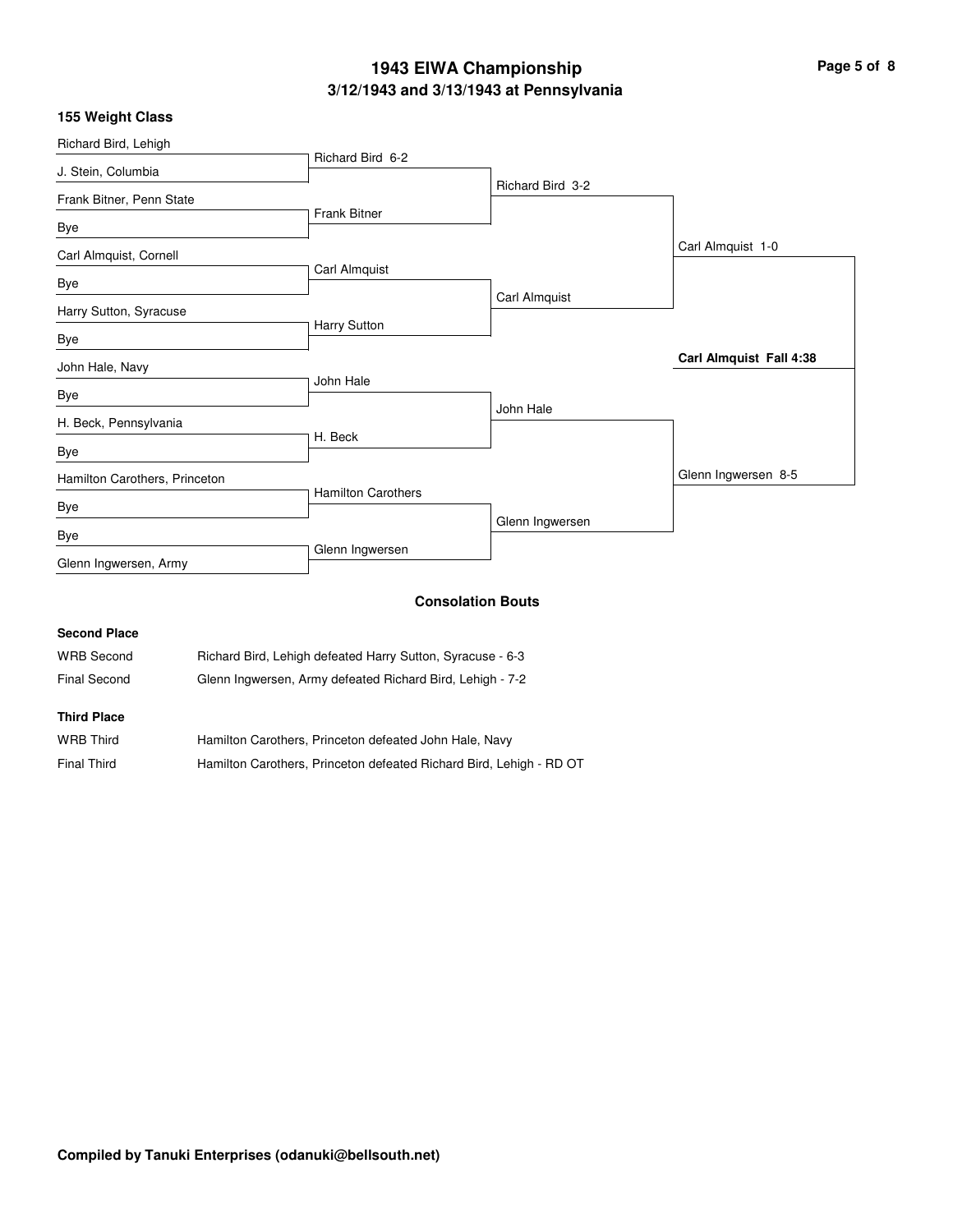# **3/12/1943 and 3/13/1943 at Pennsylvania 1943 EIWA Championship Page 6 of 8**

| 165 Weight Class          |                          |                            |                            |
|---------------------------|--------------------------|----------------------------|----------------------------|
| Ray Blatt, Army           |                          |                            |                            |
| O.D. Semler, Penn State   | Ray Blatt                |                            |                            |
| C.S. Lovelace, Princeton  |                          | C.S. Lovelace              |                            |
| Bye                       | C.S. Lovelace            |                            |                            |
| James Earle, Pennsylvania |                          |                            | John Stockbridge Fall 4:31 |
| Bye                       | James Earle              |                            |                            |
|                           |                          | John Stockbridge Fall 5:13 |                            |
| John Stockbridge, Lehigh  | John Stockbridge         |                            |                            |
| Bye                       |                          |                            |                            |
| Clarence Creel, Navy      |                          |                            | <b>Clarence Creel 7-2</b>  |
| Bye                       | <b>Clarence Creel</b>    |                            |                            |
| Ross Friar, Cornell       |                          | <b>Clarence Creel</b>      |                            |
| Bye                       | Ross Friar               |                            |                            |
| Everett Roach, Columbia   |                          |                            | Clarence Creel 5-0         |
| Bye                       | Everett Roach            |                            |                            |
| Bye                       |                          | Peter Fuller               |                            |
| Peter Fuller, Harvard     | Peter Fuller             |                            |                            |
|                           | <b>Consolation Bouts</b> |                            |                            |

| <b>OCCOTIO</b> LIGO |                                                               |
|---------------------|---------------------------------------------------------------|
| <b>WRB</b> Second   | Peter Fuller, Harvard defeated Ross Friar, Cornell - 7-0      |
| Final Second        | John Stockbridge, Lehigh defeated Peter Fuller, Harvard - 7-5 |
| <b>Third Place</b>  |                                                               |

**Second Place**

| <b>WRB Third</b> | C.S. Lovelace, Princeton defeated James Earle, Pennsylvania |
|------------------|-------------------------------------------------------------|
| Final Third      | C.S. Lovelace, Princeton defeated Peter Fuller, Harvard     |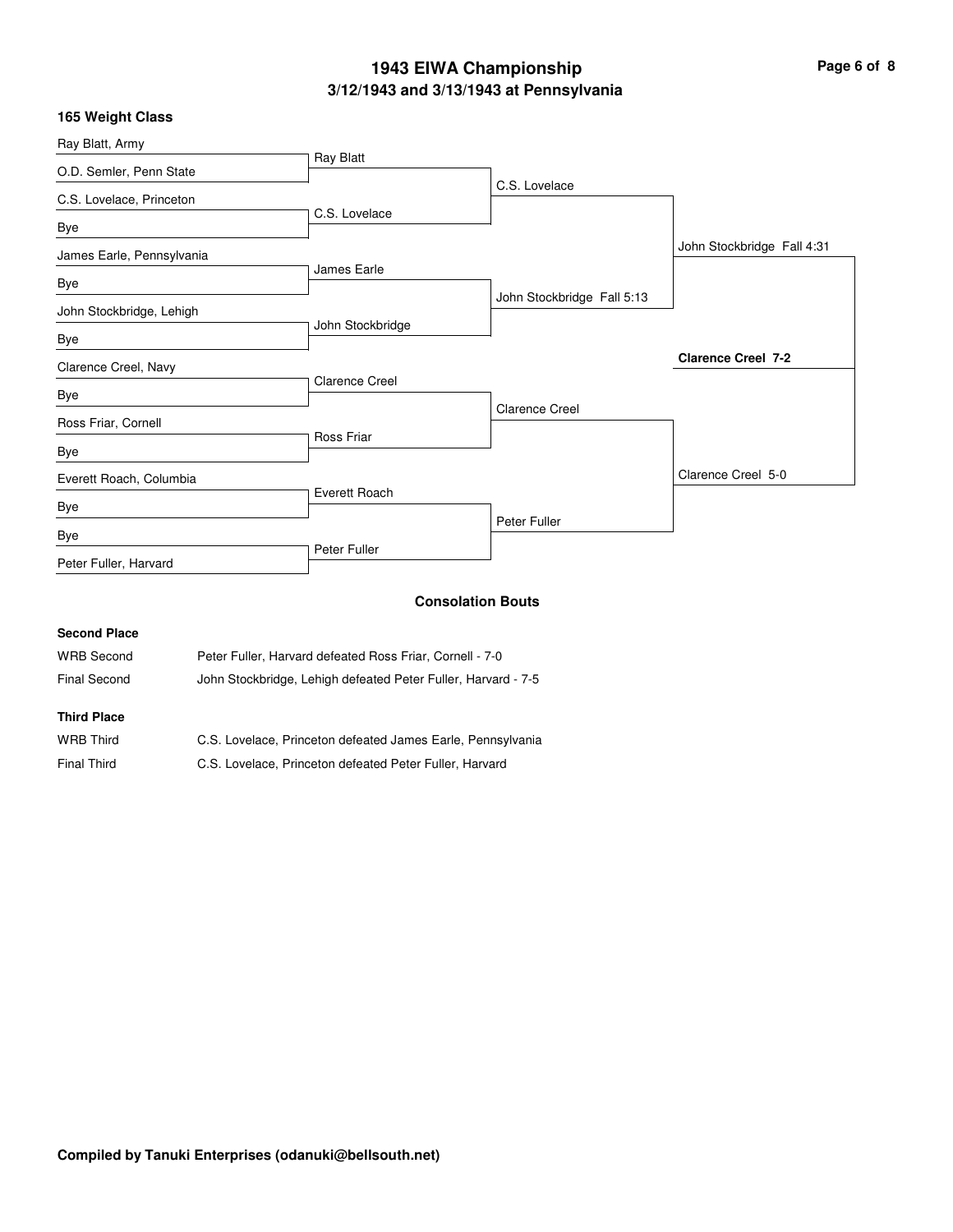# **3/12/1943 and 3/13/1943 at Pennsylvania 1943 EIWA Championship Page 7 of 8**

### **175 Weight Class**

| E.H. Steele, Syracuse         |                 |                          |                           |
|-------------------------------|-----------------|--------------------------|---------------------------|
| R. Doster, Cornell            | R. Doster       |                          |                           |
| Ralph James, Princeton        |                 | Ralph James              |                           |
| Bye                           | Ralph James     |                          |                           |
| George Snyder, Lehigh         |                 |                          | Ralph James 5-4           |
| Bye                           | George Snyder   |                          |                           |
| Earl Yates, Navy              |                 | Earl Yates 3-2           |                           |
| Bye                           | Earl Yates      |                          |                           |
| W.S Conrad, Penn State        |                 |                          | Dick DiBattista 11-5      |
| Bye                           | W.S Conrad      |                          |                           |
| Frank Horvath, Columbia       |                 | Frank Horvath            |                           |
| Bye                           | Frank Horvath   |                          |                           |
| Dick DiBattista, Pennsylvania |                 |                          | Dick DiBattista Fall 4:29 |
| Bye                           | Dick DiBattista |                          |                           |
| Bye                           |                 | Dick DiBattista          |                           |
| Dave Wood, Army               | Dave Wood       |                          |                           |
| <b>Second Place</b>           |                 | <b>Consolation Bouts</b> |                           |
|                               |                 |                          |                           |

WRB Second Frank Horvath, Columbia defeated Dave Wood, Army - Fall 3:59 Final Second Frank Horvath, Columbia defeated Ralph James, Princeton

**Third Place**

Final Third **Ralph James, Princeton automatic**